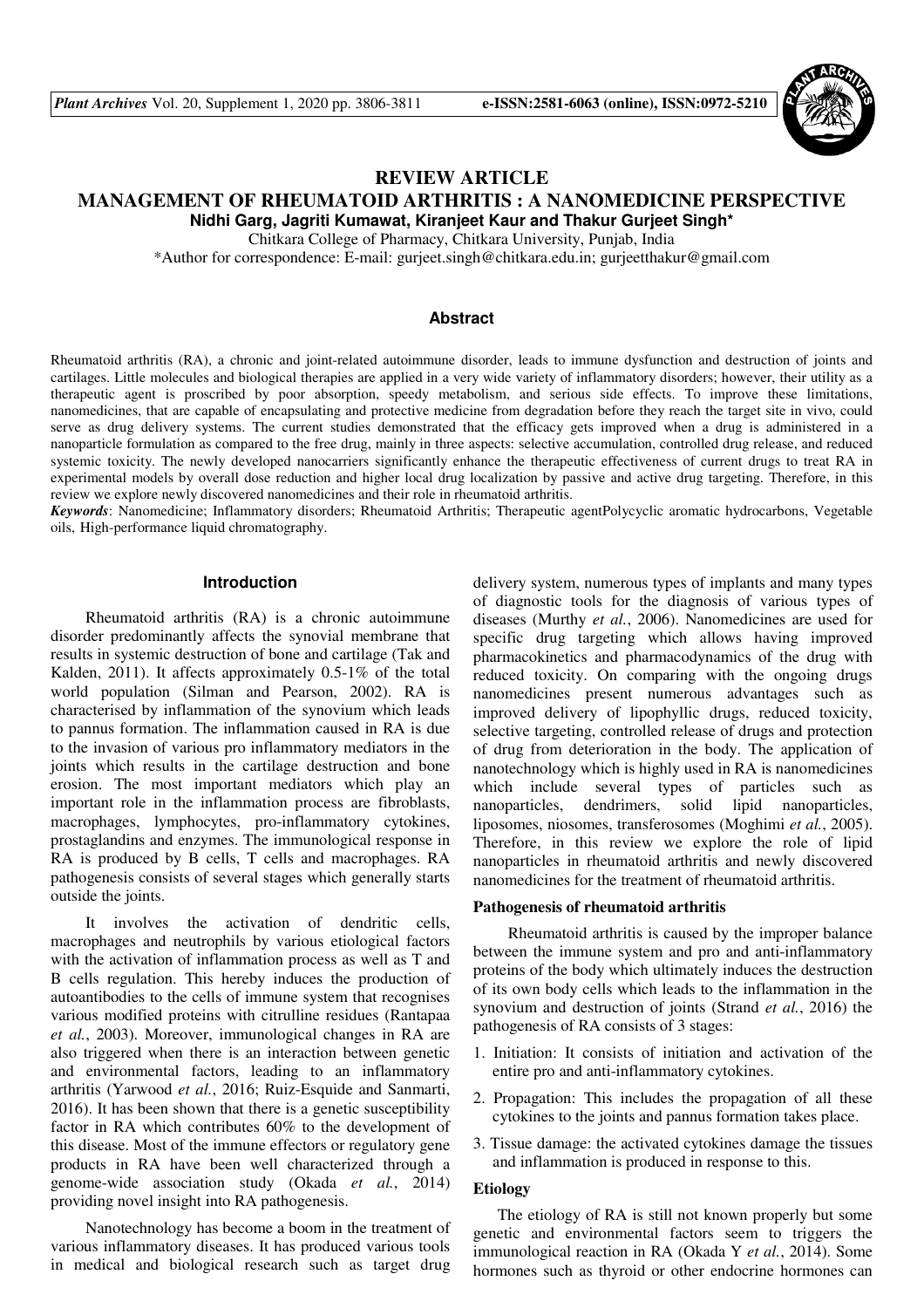influence RA by acting on macrophages. Sex hormones also plays a role in the etiology of RA as the women are more prone to most of the autoimmune disorders as compared to the men. A genome wide association study characterises the regulatory gene products or immune effectors in RA. The patients who are positive for rheumatoid factor or RA factor or anti citrullinated protein antibody (ACPA) consists of HLA-DRB1 allele on some distinguished genes (Eyre *et al.*, 2012). RA alters the immune system which in turns affects the inflammatory pathways such as STAT4 pathway (Takasugi *et al.*, 2006). Different types of environmental factors such as infections and other factors such as smoking, alcohol intake, hormones, and obesity are more prone to RA. Among all the factors smoking is the major issue which further increases the risk for RA. Besides all of this smoking and tobacco causes mutations in deoxyribonucleic acid

(DNA) or genetic polymorphism due to the presence of high concentration of free radicals in it (Ruiz-Esquide and Sanmarti, 2012; Pedersen *et al.*, 2006).

#### **Treatment of rheumatoid arthritis**

 Previously the most widely used drugs in RA was NSAIDs, but due to their increasing adverse effects, their long term use has been limited. Various other drugs therapy used in the treatment of RA are Glucocorticoids, DMARDs, biologics and their combinational therapy (Keystone, 2005). The recently approved drugs are Sarilumab are given to the patients with moderately to severely active RA or to those patients who are not tolerant to DMARDs (Rahman *et al.*, 2016) (Table 1). Various therapeutic agents used in RA along with their complications are discussed (Table 2).

| <b>Therapeutic</b><br>classifications | <b>Therapeutic category</b> | <b>Therapeutic agent</b>                  |          | <b>Mechanism of action</b>                           |
|---------------------------------------|-----------------------------|-------------------------------------------|----------|------------------------------------------------------|
|                                       | Glucocorticoids             | prednisone, methylprednisolone,           |          | inhibits many process involved in immune             |
|                                       |                             | dexamethasone                             |          | responses and inflammation                           |
| Non-                                  |                             |                                           |          | block T-cell activation and IL-2 production.         |
| <b>biological</b>                     | Calcineurine inhibitor      | cyclosporine                              |          |                                                      |
| agents                                |                             |                                           |          | interfere with synthesis of nucleic acid and         |
|                                       | Antimetabolite              | azathioprine, leflunomide, mycophenolate, |          | cell proliferation.                                  |
|                                       |                             | mofetil and methotrexate                  |          |                                                      |
|                                       | Anticytokines               | Anakinra                                  |          | they direct against IL-1 receptor                    |
|                                       |                             |                                           |          | they inhibit IL-6 signaling                          |
|                                       |                             | Tocilizumab                               |          | they inhibit T-cell proliferation                    |
|                                       |                             | Infliximab, adalimumab, golimumab,        |          |                                                      |
|                                       |                             | certolizumab and etarnacept               | cells    | It blocks CTLA4, target CD20 and deplete B           |
| <b>Biological</b>                     |                             | Abatacept                                 |          |                                                      |
| agents                                |                             |                                           |          | It direct against $\alpha$ 4 integrin and block cell |
|                                       |                             | Rituximab and crelizumab                  |          | adhesion and migration                               |
|                                       | Anti-cell surface           |                                           |          |                                                      |
|                                       | ligands                     | Natalizumab                               | activity | It act against IFN- $\beta$ and suppress T cell      |
|                                       |                             | Sarilumab (recently discovered)           |          |                                                      |
|                                       |                             |                                           |          | It is an interleukin- $6$ (IL- $6$ ) antagonist.     |

**Table 1:** Shows some names of vegetable oils used in the study.

**Table 2:** Various therapeutic agents used in rheumatoid arthritis and their complications.

| S.No.            | <b>Therapeutic agents</b>                                                                                                                                       | <b>Target</b>              | <b>Complications produced due to long</b><br>term therapy                                                                                                               |  |  |
|------------------|-----------------------------------------------------------------------------------------------------------------------------------------------------------------|----------------------------|-------------------------------------------------------------------------------------------------------------------------------------------------------------------------|--|--|
| 1.               | <b>NSAIDs</b><br>(First)<br>therapy),<br>line<br>for example, Ibuprofen, Naproxen, Indomethacin,<br>Diclofenac sodium,                                          | COX-2 (NON SELECTIVE)      | Peptic ulcers,<br>Dyspepsia,<br>Anorexia,<br>Abdominal pain, Nausea,<br>Flatulence,<br>Diarrhea, Renal ulcers,<br>Myocardial infarction                                 |  |  |
| $\overline{2}$ . | Injectable corticosteroids                                                                                                                                      | $COX-2$                    | Skin atrophy                                                                                                                                                            |  |  |
| 3.               | DMARD <sub>s</sub> ,<br>for example, Gold salts,<br>Leflunomide, Sulfasalazine, Methotrexate,<br>Azathioprine, Minocycline, Hydroxychloroquine,<br>Cyclosporine | TNF- $\alpha$ . IL         | Digestive organ dysfunction,<br>Liver dysfunction, Kidney dysfunction,<br>Depilation<br>Stomatitis,<br>and<br>myelosuppression                                          |  |  |
| $\overline{4}$ . | Coxibs.<br>for example, Celecoxib, Etoricoxib                                                                                                                   | COX-2(Selective)           | Peptic ulcers                                                                                                                                                           |  |  |
| 5.               | Glucocorticoids,<br>for example, Prednisone, Methyl prednisone,<br>Hydrocortisone, Dexamethasone, Betamethasone                                                 | $COX-2$                    | Impaired wound healing, Skin atrophy,<br>Osteoporosis, Muscle atrophy, Cataract,<br>Glaucoma,<br>Peptic ulcer, Manifestation of latent<br>diabetes, Premature mortality |  |  |
| 6.               | <b>Biologics</b>                                                                                                                                                | TNF- $\alpha$ , IL-1, IL-6 | Malignancy, Tuberculosis                                                                                                                                                |  |  |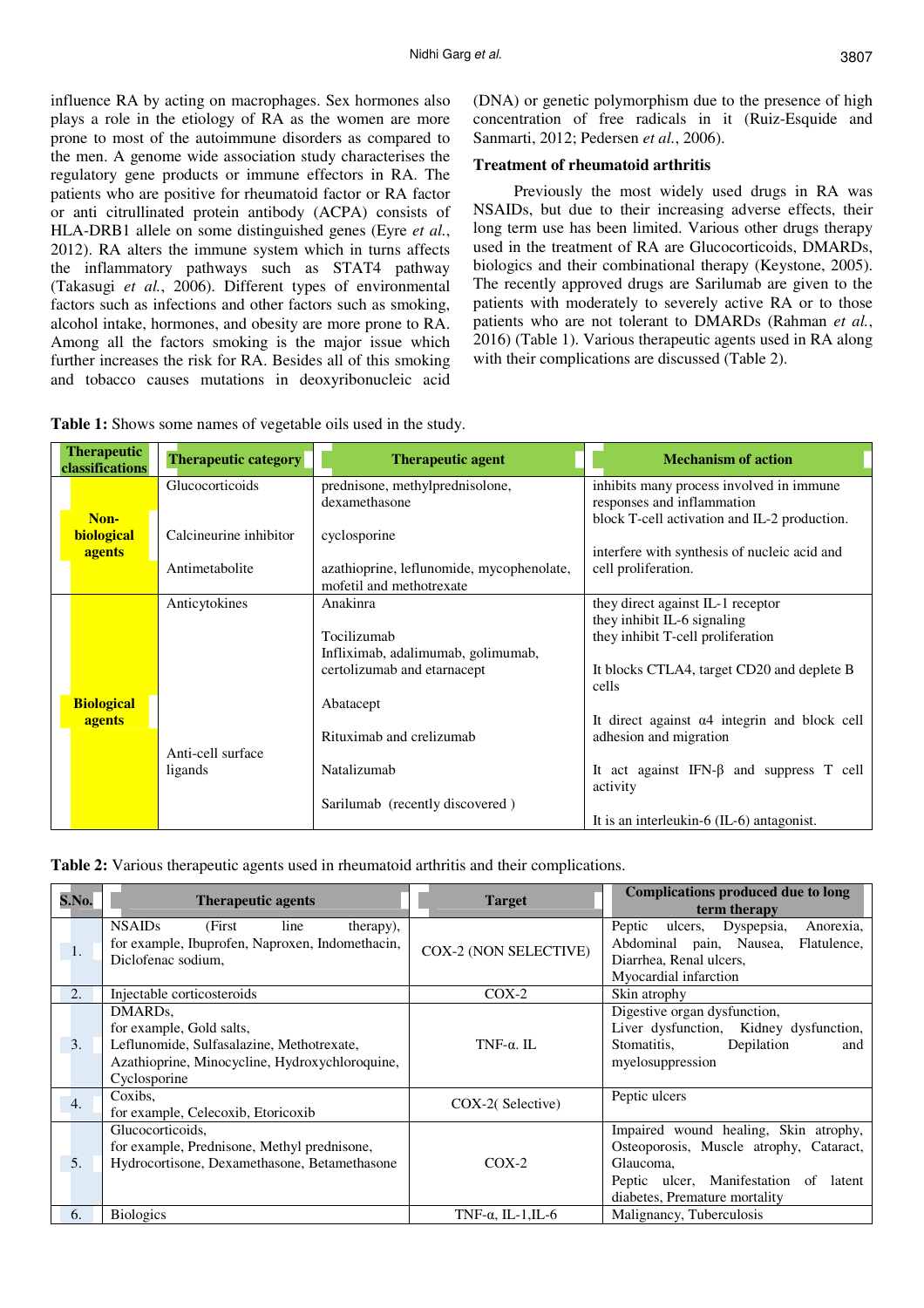## **Nanotechnology**

Nanotechnology refers to the technology which deals with the various dimensions of atoms and molecules. It has wide applications of which nanomedicines are widely used as they have enormous benefits (Mukharjee, 2013). Nanomedicine is composed of nano which means a very small particle and medicine which means drugs which are the main components of nanoparticles. Nanomedicines have a greater advantage regarding drug delivery system as they deliver drugs to the targeted sites actively or passively.

To be an ideal nanomedicine, a nanocarrier must fulfil all the requirements stated:

- 1. Size ranging from 1-100 nm and has a surface charge neutral or anionic.
- 2. It must be coated with a suitable polymer and has a long circulation time within the systemic circulation of the patient.
- 3. Proper ligands should be used to modify them (Parveen *et al.*, 2012).

Polyethylene glycol (PEG) or PEGylated is the mostly used polymer to prevent opsonisation. A proper modification should be done in an ideal PEGylated nanocarrier. Different types of nanocarrier system are used in the treatment of rheumatoid arthritis they are: nanoparticles, metallic nanoparticles, polymeric nanoparticles, dendrimers, solid lipid nanoparticles (Parveen *et al.*, 2102).

Nanoparticles have various advantages over the other conventional drugs (Albuquerque *et al.*, 2015-16). Drugs that are poorly soluble, highly toxic, indefinite quantity, not specific in delivery, has shorter half lives, nanoparticles has the application of target drug delivery system (Garud *et al.*, 2012).

- Nanoparticles improve the solubility of poorly soluble drugs by increasing their surface area and escalating their dissolution rate.
- Nanoparticles increase the half lives of the drugs in the systemic circulation: nanoparticles has the major advantage of sustained release and deliver the drugs as per the target, to attenuate the side effects and thereby reduces the markers of inflammation (Neda Naseri *et al.*, 2015).

Drugs such as non steroidal anti inflammation drugs, methotrexate, dexamethasone, clodronate are embedded in nanoparticles in different ways using different techniques for a particular type of disorder. Nanomedicines are widely used in the treatment of various diseases such as asthma, allergy, cancer and infection (Garud *et al.*, 2012). The targeted delivery approach of nanoparticles depends on the ability to pass through various barriers and to release their contents on the targeted sites. Polymeric nanoparticles have a major disadvantage of penetration, to overcome this advantage lipids are chosen as another carrier for oleophillic prescribed drugs. They are known as solid lipid nanoparticles. It has various advantages over polymeric nanoparticles such as physical stability, protection of incorporated drug, good tolerability, less toxic, more biodegradable, easy to manufacture, better stability, low cost. They can be incorporate through various routes such as parenteral, oral etc (Shah et al., 2011).

## **Liposomes**

Liposomes are small sized vesicles spherical in shape composed of lipids, cholesterol, drug and a stabilizing agent. It consists of lipid bilayers (Bonifácio *et al.*, 2014). The liposomes can be classified in many ways according to their surface areas, charge, lipid composition and their method of preparation. It is a very promising approach as it reduces the side effects of medicine (Oleiveira *et al.*, 2018).

## **Metallic Nanoparticles**

As the name suggests it consists of metals such as lithium, gold, platinum, zinc, iron. They are unique as they have the major advantage of constraining a large amount of medicines and they highly increases the half lives of the drugs. They possess some exceptional characteristics such as optical and electrical properties (Yaser *et al.*, 2017).

## **Dendrimers**

They are the mostly recognised category of nanoparticles. They are characterised by their arboresque branaches i.e. tree like branches. It mainly consists of a central core that begins from inside and grows outwards with many functional groups attached to it. They possess wide applications in the field of pharmacy (Abbasi *et al.*, 2014).

## **Polymeric Nanoparticles**

Polymeric nanoparticles can be designed in two different ways according to their need: as a nanosphere or a nanocapsule. Their size ranges from 10-1000 nm. They can be made from artificial or natural biodegradable polymers. The polymers mainly used in their preparation are poly lactic acid and poly lactic-co glycolic acid (Bonifácio *et al.*, 2014).

# **Nanoparticle approaches in RA**

Various anti-inflammatory drugs such as non steroidal anti inflammatory drugs produces side effects and sometime produces toxicity to the cells which is the most important issur to be addressed while implementing the nanoparticle approach. The drugs can be targeted into two ways: Passive targeting and active targeting (Yang *et al.*, 2014). Currently used nanoparticles are shown in (Table 3).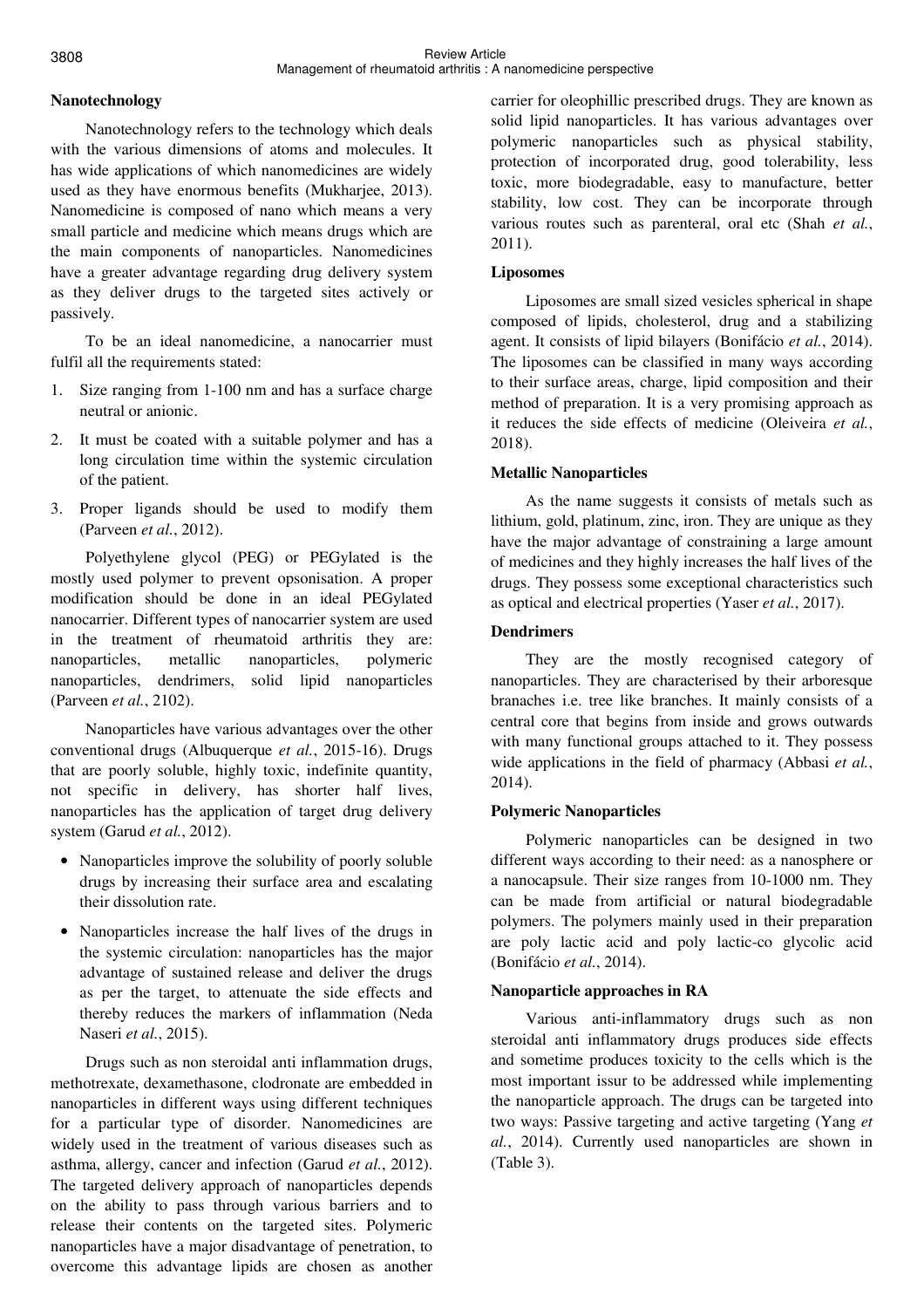| <b>Drugs</b>                                | <b>Liposomal type</b>                          | <b>Animal</b><br>used          | <b>Animal model</b>                                     | <b>Route of</b><br>administration | <b>Observed effect</b>                                                                                                                | Year                 |
|---------------------------------------------|------------------------------------------------|--------------------------------|---------------------------------------------------------|-----------------------------------|---------------------------------------------------------------------------------------------------------------------------------------|----------------------|
| Indomethacin                                | Large unilamellar<br>vesicles                  | Rat                            | Carrageenan induced pae<br>edema and adjuvant arthritis | Intraperitoneal                   | Increase inflammatory<br>activity, less ulcer index                                                                                   | 2000                 |
| Diclofenac sodium                           | Lipogelosome                                   | Rabbit                         | Antigen induced arthritis                               | Intra-articular                   | Reduced side effects,<br>increase retention of drug at<br>inflammatory site                                                           | 2008                 |
| Cortisol palmitate                          | Not defined                                    | Rabbit                         | Poly-D-lysine and hyaluronic<br>acid complex            | Intra-articular                   | Reduced temperature and<br>diameter in arthritic joints                                                                               | 1979                 |
| Hydrocortisone                              | Multilamellar<br>liposome                      | Rabbit                         | Antigen induced arthritis                               | Intra-articular                   | Prolong antiinflammatory<br>effect                                                                                                    | 1984                 |
| Prednisolone<br>phosphate                   | PEG-liposome                                   | Mice                           | Collagen type-II and adjuvant<br>induced arthritis      | Intravenous                       | Reduce cartilage damage                                                                                                               | 2004                 |
| Methylprednisolone<br>hemisuccinate         | nanoliposomes                                  | Lewis<br>rat,<br>beagle<br>dog | Adjuvant arthritis                                      | Intravenous                       | High encapsulation efficacy,<br>high drug-lipid mole<br>ration, increase therapeutic<br>efficacy,                                     | 2008                 |
| Prednisolone<br>phosphate                   | Not defined                                    | Mice                           | Antigen induced arthritis                               | intravenous                       | suppression of bone erosion,<br>less synovial immune cell<br>infiltration, suppress<br>metalloprotease and<br>aggrecanass in synovium | 2011                 |
| Methylprednisolone<br>hemisuccinate         | nanoliposomes                                  | Lewis rat                      | Adjuvant arthritis                                      | Intravenous or<br>subcutaneous    | Reduce arthritis, suppression<br>of secretion of<br>proinflammatory cytikines                                                         | 2012                 |
| Betamethasone<br>hemisuccinate              | nanoliposomes                                  | Lewis rat                      | Adjuvant arthritis                                      | Intravenous or<br>subcutaneous    | Reduce arthritis, suppression<br>of secretion of<br>proinflammatory cytikines                                                         | 1987                 |
| Dexamethasone<br>phosphate                  | Oligilamellar and<br>multilamellar<br>vesicles | Rabbit                         | Antigen induced arthritis                               | Intra-articular                   | Increase retention of drug in<br>synovium and synovial fluid                                                                          | 2006                 |
| Dexamethasone<br>phosphate                  | RGD-PEG-<br>liposomes                          | Lewis rat                      | Antigen induced arthritis                               | Intravenous                       | Strong and long lasting<br>antiarthritic effect,<br>specifically target vesicular<br>indothelial sites at site of<br>inflammation     | 2009                 |
| Dexamethasone<br>phosphate                  | Non-PEGglyated<br>liposomes                    | Rat                            | Antigen induced arthritis                               | Intravenous                       | Suppress joint swelling                                                                                                               | 2010                 |
| Dexamethasone<br>phosphate                  | Non-PEGglyated<br>liposomes                    | Mouse                          | collagen induced arthritis                              | Intravenous                       | Persistent antiinflammatory<br>effect, suppression of<br>hypothalamic pitutary                                                        | 2011,<br>2013        |
| Dexamethasone<br>phosphate                  | Not defined                                    | Lewis rat                      | Adjuvant arthritis                                      | Intravenous                       | Suppression of histological<br>sign of arthritis, increased<br>residence time of drug in<br>synovial membrane                         | 1993                 |
| Dexamethasone<br>budesonide<br>prednisolone | Long circulating<br>liposomes                  | Rat                            | Adjuvant arthritis collagen<br>induced arthritis        | Intravenous                       | Increase therapeutic<br>efficacy, decrease clearance<br>of drug from body                                                             | 2009<br>2010<br>2011 |

**Table 3:** Currently used Nanoparticles in Rheumatoid Arthritis

#### **Passive targeting in nanoparticles**

The targeting of the drugs to a specific site depends on the properties of nanocarrier delivery system. The passive targeting strategy is to identify the targets to act in RA. The targets in RA are the leaky vessels. The size of nanoparticles ranges between 20-250 nm will accumulated in the inflammatory space and thereby releasing the drug by using sustained effect (Kapoor *et al.*, 2014). Various studies have shown very promising effects in the field of target drug delivery system. In vitro model against CD-64 a macrophage specific receptor – Methotrexate was incorporated in poly lactic co-glycolic acid. The result shows that these nanoparticles are much more effective in showing therapeutic effect as compared to the conventional drugs (Moura *et al.*, 2014). Fumagilin Prodrug nanoparticle targeted with αvβ3 integrin peptide mimetic antagonists increases the production of nitric oxide in the endothelial cells thereby decreasing the

inflammation in RA (Zhou *et al.*, 2012; Zhou *et al.*, 2014). Through all of these studies, it was found that even a small dose of nanoparticles can produce a greater therapeutic effect than the conventional dose of the drug.

#### **Nanosponges**

A newly promising potential approach in the treatment of rheumatoid arthritis

 Nanosponges are the new prototypes of nanoparticles recently discovered for the treatment of rheumatoid arthritis to block the progression of the disease. Nanosponges are the newly discovered nanoparticle made of biodegradable polymers consists of neutrophil membrane which is a type of white blood cells. The primary functions of neutrophils are to respond against the infection, they also have a role in rheumatoid arthritis. When RA progresses or develops in the body, cytokines are released. These cytokines in turn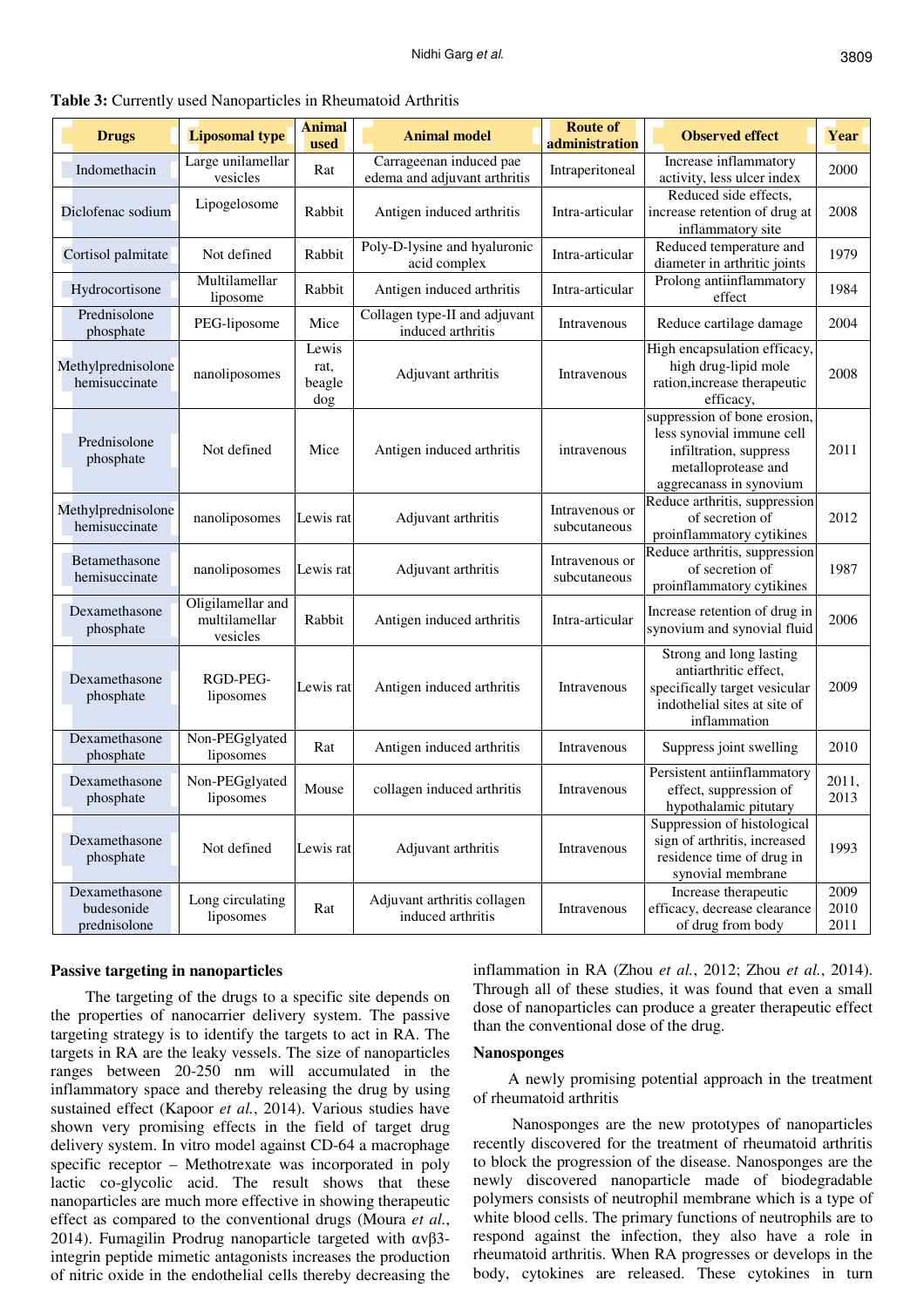activates the white blood cells (WBCs) to enter into the joints. Once this system is activated, additional cytokines are released and attracted towards the joints causing inflammation. These nanosponges block the activation of WBC by the cytokines resulting in the reduced inflammation and joint destruction. Nanosponges have helped to manage the disease progression but they act on some certain kinds of cytokines and a variety of cytokines plays role in RA.

### **Conclusions**

There are limited types of treatment available for rheumatoid arthritis these days that includes drugs such as non biologics and biologics which are somewhat successful in providing the beneficial effects in the patients with an active RA, but Along with the effects this long term therapy produces no. of side effects too which in turn reduces the quality of life of patients and sometimes produces remission in the patients. Lipid-based nanoparticles has somewhat reduced this disadvantage of toxicity and side effects by providing long term effects in a very small amount of drug than a conventional drug therapy. These nanoparticles have produced very advanced effects when evidenced in animals and clinical trials. Although, more research is required to get better retention time and controlled release rate of drug.

#### **References**

- Abbasi, E.; Aval, S.F.; Akbarzadeh, A.; Milani, M.; Nasrabadi, H.T.; Joo, S.W.; Hanifehpour, Y.; Koshki, K.N. and Pashaei-Asl, R. (2014) Dendrimers: Synthesis, applications, and properties. Nanoscale Res Lett, 9(1): 247.
- Albuquerque, J.; Moura, C.C.; Sarmento, B. and Reis, S. (2016). Solid Lipid Nanoparticles: A Potential Multifunctional Approach towards Rheumatoid Arthritis Theranostics. Molecules, 20(6):11103-18.
- Bonifácio, B.V.; Da Silva, P.B.; dos S Ramos, M.A.; Negri, K.M.S.; Bauab, T.M. and Chorilli, M. (2014). Nanotechnology-based drug delivery systems and herbal medicines: A review. Int J Nanomedicine, 9: 1- 15.
- Bugatti, S.; Codullo, V. and Caporali, R. (2007) B cells in rheumatoid arthritis. Autoimmun Rev, 7(2):137-42.
- Eyre, S.; Bowes, J.; Diogo, D.; Lee, A.; Barton, A.; Martin, P.; Zhernakova, A.; Stahl, E.; Viatte, S.; McAllister, Amos, C.I.; Padyukov, L.; Toes, R.E. and Huizinga, T.W. (2012) High-density genetic mapping identifies new susceptibility loci for rheumatoid arthritis. Nat. Genet, 44(12): 1336–1340.
- Forero, I.M.; Ibarrola, A.S. and Diaz, P.V. (2007). Treatment of autoimmune diseases: a systems biology approach. Drug Discov Today, 4:57–62.
- Yan, L.; Li, X.; Chen, J.; Wang, X.; Du, J. and Ma, L. (2012). Source and deposition of polycyclic aromatic hydrocarbons to Shanghai, China, Journal of Environmental Science, 24(1): 116-123.
- Garud, A; Singh, D. and Garud, N. (2007) Solid Lipid Nanoparticles (SLN): Method, Characterization and Application. Int J Curr Pharm Res, 1: 384-393, 511– 516.
- Iwamoto, T.; Okamoto, H. and Toyama, Y. (2008). Molecular aspects of rheumatoid arthritis: chemokines in the joints of patients. FEBS J, 275(18): 4448-55.
- Jochen, W.; Eric, A. and Decker, D. (2008). Julian McClements, Kristberg Kristbergsso, Thrandur Helgason, Tarek Awad. Solid Lipid Nanoparticles as Delivery Systems for Bioactive Food Components. Food Biophysics, 3(2):146–154.
- Jumaa, M. and Muller, B. (2000). Lipid emulsions as a novel system to reduce the hemolytic activity of lytic agents: mechanism of protective effect. Eur J Pharm Sci, 9: 285-90.
- Kapoor, B.; Singh, S.K; Gulati, M.; Gupta, R. and Vaidya, Y. (2014). Application of Liposomes in Treatment of Rheumatoid Arthritis: Quo Vadis. Sci. World J, Article ID 978351:17 pages.
- Keystone, E.C. (2005). Safety of biologic therapies–an update. J. Rheumatol. Suppl, 74: 8–12.
- Klarenbeek, N.B.; Güler-Yüksel, M.; van der Heijde, D.M.; Hulsmans, H.M.; Kerstens, P.J.; Molenaar, T.H.; de Sonnaville, P.B.; Huizinga, T.W.; Dijkmans, B.A. and Allaart, C.F. (2010). Clinical synovitis in a particular joint is associated with progression of erosions and joint space narrowing in that same joint, but not in patients initially treated with infliximab. Ann Rheum Dis, 69(12): 2107-13.
- Murthy, S.; Papazoglou, E. and Kanagarajan, N.M.N.S. (2006) Nanotechnology: Towards the detection and treatment of inflammatory diseases. In: Stevenson CS, Marshall LA, Morgan DW, editors. In Vivo Models of Inflammation. Progress in Inflammation Research. Switzerland: Birkhäuser Basel, 2:137-174.
- Moghimi, S.M.; Hunter, A.C. and Murray, J.C. (2005). Nanomedicine: Current status and future prospects. The FASEB Journal, 19(3): 311-330.
- McInnes, I.B. and Schett, G. (2007). Cytokines in the pathogenesis of rheumatoid arthritis. Nat Rev Immunol, 7(6): 429-42.
- Mukherjee, B. (2013). Nanosize drug delivery system. Curr Pharm Biotechnol, 14(15): 1221.
- Moura, C.C.; Segundo, M.A.; das Neves, J.; Reis, S. and Sarmento, B. (2014). Co-association of methotrexate and SPIONs into anti-CD64 antibody-conjugated PLGA nanoparticles for theranostic application. Int J Nanomed, 9(1): 4911–4922.
- Matoba, T. and Egashira, K. (2014). Nanoparticle-mediated drug delivery system for cardiovascular disease. Int Heart J, 55(4): 281-6.
- Neda, N.; Hadi, V.; Zakeri-Milani, P. (2015). Solid Lipid Nanoparticles and Nanostructured Lipid Carriers: Structure, Preparation and Application. Adv Pharm Bull, 5(3): 305–313.
- Okada, Y.; Wu, D.; Trynka, G.; Raj, T.; Terao, C.; Ikari, K.; Kochi, Y.; Ohmura, K.; Suzuki, A.; Yoshida, S.; Graham, R.R.; Manoharan, A.; Ortmann, W. and Bhangale, T. (2014) Genetics of rheumatoid arthritis contributes to biology and drug discovery. Nature, 20; 506(7488): 376-81.
- Oliveira, I.M.; Goncalves, C.; Reis, R.L. and Oliveira, J.M. (2018). Engineering nanoparticles for targeting rheumatoid arthritis: Past, present, and future trends. Nano Res, 11(9): 1-18.
- Pedersen, M.; Jacobsen, S. and Klarlund, M. (2006). Environmental risk factors differ between rheumatoid arthritis with and without auto-antibodies against cyclic citrullinated peptides. Arthritis Res Ther, 8: R133.